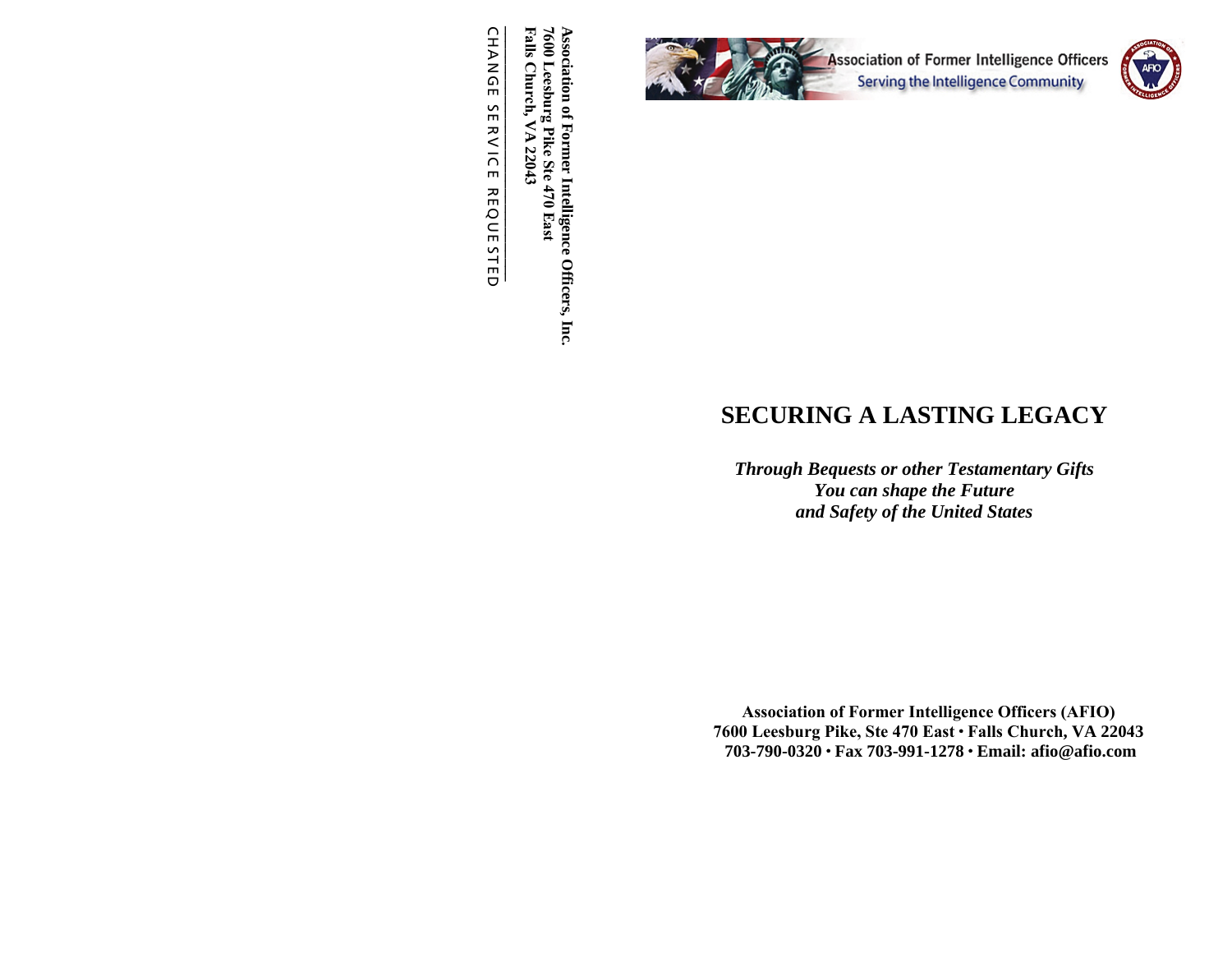#### **ASSOCIATION of FORMER INTELLIGENCE OFFICERS 7600 Leesburg Pike, Suite 470 East**

**Falls Church, VA 22043**

#### **\_\_\_\_\_\_\_\_\_\_\_\_\_\_\_\_\_\_\_\_\_\_\_\_\_\_\_\_\_\_\_\_\_\_\_\_\_\_\_\_\_\_\_\_\_\_\_\_\_\_\_\_\_\_\_\_\_\_\_\_\_\_\_\_\_\_\_\_\_\_\_\_\_\_\_\_\_\_\_\_\_\_\_\_\_\_\_\_\_\_\_\_\_\_\_\_\_ HONORARY BOARD OF DIRECTORS**

Michael V. Hayden, Gen. USAF (Ret) Bobby R. Inman, Adm. USN (Ret) Milton S. Maltz The Hon. George J. TenetThe Hon. William H. Webster Nigel WestThe Hon. R. James Woolsey

# **BOARD OF DIRECTORS <sup>20</sup><sup>22</sup>**

Stewart A. Baker, **Chairman**

#### Martin C. Faga, **Vice ChairmanBOARD MEMBERS 2022**

Stewart Baker, Chair Martin C Faga, Vice ChairJames A. Baker Deborah A. BonanniRichard L. Cohn Jennifer Daniel Nicholas Dujmovic PhD Michael E. Ennis, Maj. Gen., USMC(Ret)James R. HughesAnnette Janak

Linda Millis John Lenczowski, PhD Gary W. O'Shaughnessy, Maj. Gen. USAF (Ret) Christopher J. Parker John J. Quattrocki William Richardson Michael J. Rogers, The Honorable Rhea Siers John SanoMichelle Van Cleave

#### **OFFICERS**

 President - James Hughes Sr. Vice President - John Sano Executive Officer - Annette Janak Director of Membership - Julia Henry Director of Outreach - Jared Feuerstein Director of Social Media and Digital Engagement - Renée PriessScholarship Management - Renée PriessSpecial Events -Annette Janak Legal Counsel - Kenneth Liu Financial Counsel - Duvall/Wheeler, CPA

#### **SPECIAL COMMITTEES**

 Richard Cohn - National-Chapter Liaison Gary O'Shaughnessy - Corporate Memberships Annette Janak - Endowments and Special Projects Peter Oleson - Guide to the Study of Intelligence Peter Oleson - Editor in Chief / Intelligencer, the Study Guide, and When Intelligence Made a Difference Series

### **EDITORS AND MANAGERS OF SPECIAL AREAS**

Elizabeth Bancroft, Editor, Intelligencer Joseph C. Goulden - Contributing Editor / Intelligencer Gary Harter - Academic & Community Outreach Hayden Peake - Contributing Editor / Intelligencer Elizabeth Bancroft - Editor / Weekly Intelligence Notes

### **ASSOCIATION of FORMER INTELLIGENCE OFFICERS (AFIO)**

| <b>AFIO Central Office:</b> | 7600 Leesburg Pike Ste 470 East<br>Falls Church, VA 22043 |
|-----------------------------|-----------------------------------------------------------|
| Telephone:<br>Facsimile:    | 703-790-0320<br>703-991-1278                              |
| Email:                      | AnnetteJ@afio.com<br>afio@afio.com [Administrative]       |
| Website:                    | www.afio.com                                              |

The Association of Former Intelligence Officers (AFIO) is a non-profit, non-political, intelligence educational association incorporated in Virginia in 1975, and recognized under IRS code para 501(c)(3) as a taxexempt organization. AFIO's Federal EIN is: **51-0208890.**

**PRINCIPLES –** AFIO members subscribe to the values of patriotism, excellence, dedication and loyalty represented by the Intelligence Community of the United States engaged in the advancement and defense of the vital interests and security of the country, its citizens, and its allies.

**OBJECTIVES –** AFIO's principal objectives are to foster understanding, by intellectual, political and business community leaders and the general public, of the role and importance of intelligence for national security, and the continuing need of a strong and responsible national intelligence and counterintelligence community to deal with the threats and issues of the contemporary world environment and the dynamic Information Age.

**MEMBERSHIP –** Current and Former U.S. intelligence, counterintelligence, military, law enforcement and related (e.g., security) personnel (any rank or level) are eligible for membership. Associate membership is open to U.S. citizens, in or out of government service, who support AFIO principles and objectives.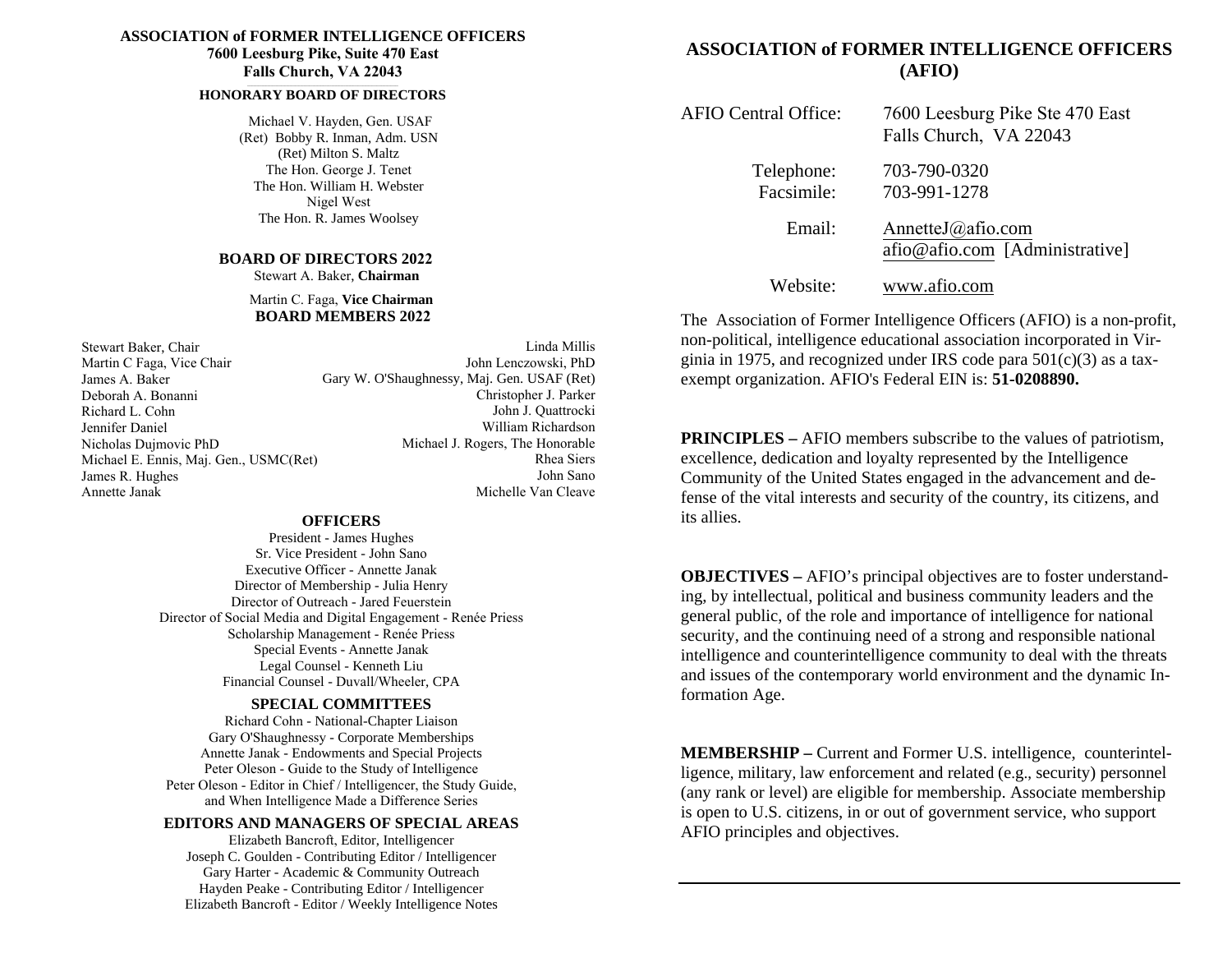#### EXTRA FORMS FOR YOUR USE OR FOR YOUR ADVISORS **CONFIDENTIAL REPLY**

Please send me an illustration of how I and/or my heirs might benefit from the following gift(s):

| $\sqcap$ Gift Annuities<br>$\Box$ Charitable Remainder Trusts<br>$\sqcap$ Charitable Lead Trusts<br><b>Bequests</b> | $\exists$ Gifts of Real Estate<br>$\Box$ Gifts of Life Insurance<br>$\Box$ Gifts of Tangible Property<br>$\Box$ Gifts of Retirement Plan |  |  |
|---------------------------------------------------------------------------------------------------------------------|------------------------------------------------------------------------------------------------------------------------------------------|--|--|
| Assets                                                                                                              |                                                                                                                                          |  |  |
| Name                                                                                                                |                                                                                                                                          |  |  |
|                                                                                                                     |                                                                                                                                          |  |  |
|                                                                                                                     |                                                                                                                                          |  |  |
|                                                                                                                     |                                                                                                                                          |  |  |
|                                                                                                                     |                                                                                                                                          |  |  |
| (name of AFIO Program)                                                                                              |                                                                                                                                          |  |  |
| <b>First Beneficiary:</b><br>Name                                                                                   |                                                                                                                                          |  |  |
|                                                                                                                     |                                                                                                                                          |  |  |
| <b>Second Beneficiary (if applicable):</b><br>Name                                                                  |                                                                                                                                          |  |  |
|                                                                                                                     |                                                                                                                                          |  |  |

 $\Box$  I have named AFIO in my will, revocable trust or other estate plan.

 $\Box$  I have named AFIO as beneficiary of my retirement plan.

Annette Janak

 AFIO National Planned Giving Program Association of Former Intelligence Officers, Inc. 7600 Leesburg Pike Ste 470 EastFalls Church, VA 22043703 790-0320 FAX: 703-991-1278Email: AnnetteJ@afio.com

| EXTRA FORMS FOR YOUR USE OR FOR YOUR ADVISORS |
|-----------------------------------------------|
| <b>CODICIL</b>                                |

| If Unrestricted Bequest, complete this portion                         |
|------------------------------------------------------------------------|
| "I give<br>of the residue<br>(fill in \$ amount or percent)            |
| of my estate to the Association of Former Intelligence Officers,       |
| Inc., 7600 Leesburg Pike, Ste 470 East, Falls Church, VA 22043,        |
| a Virginia non-profit, non-political educational association of in-    |
| telligence professionals, for the benefit of the                       |
|                                                                        |
| (name of specific fund or program)                                     |
| If Bequest to Establish an Endowment, complete this portion            |
| of the residue<br>"I give $\frac{ }{ }$                                |
| (fill in \$ amount or percent)                                         |
| of my estate to the Association of Former Intelligence Officers,       |
| Inc., 7600 Leesburg Pike, Ste 470 East, Falls Church, VA 22043,        |
| a Virginia non-profit, non-political educational association of in-    |
| telligence professionals, for the benefit of the                       |
| (name of specific fund or program)                                     |
| the income only to be used for the following purpose:                  |
| (state the purpose)                                                    |
| If, in the future, it is the opinion of the Association of Former In-  |
| telligence Officers, Inc., that all or part of the income of this fund |
| cannot be usefully applied to such purpose, the Association of         |
| Former Intelligence Officers, Inc., may use the same for any pur-      |
| pose that will most nearly accomplish my wishes."                      |
| $\mathbf x$                                                            |
| $Person(s)$ Executing This Power Sign(s) Here                          |
|                                                                        |

 $\mathbf{L}$ 

Г

 $\mathbf{I}$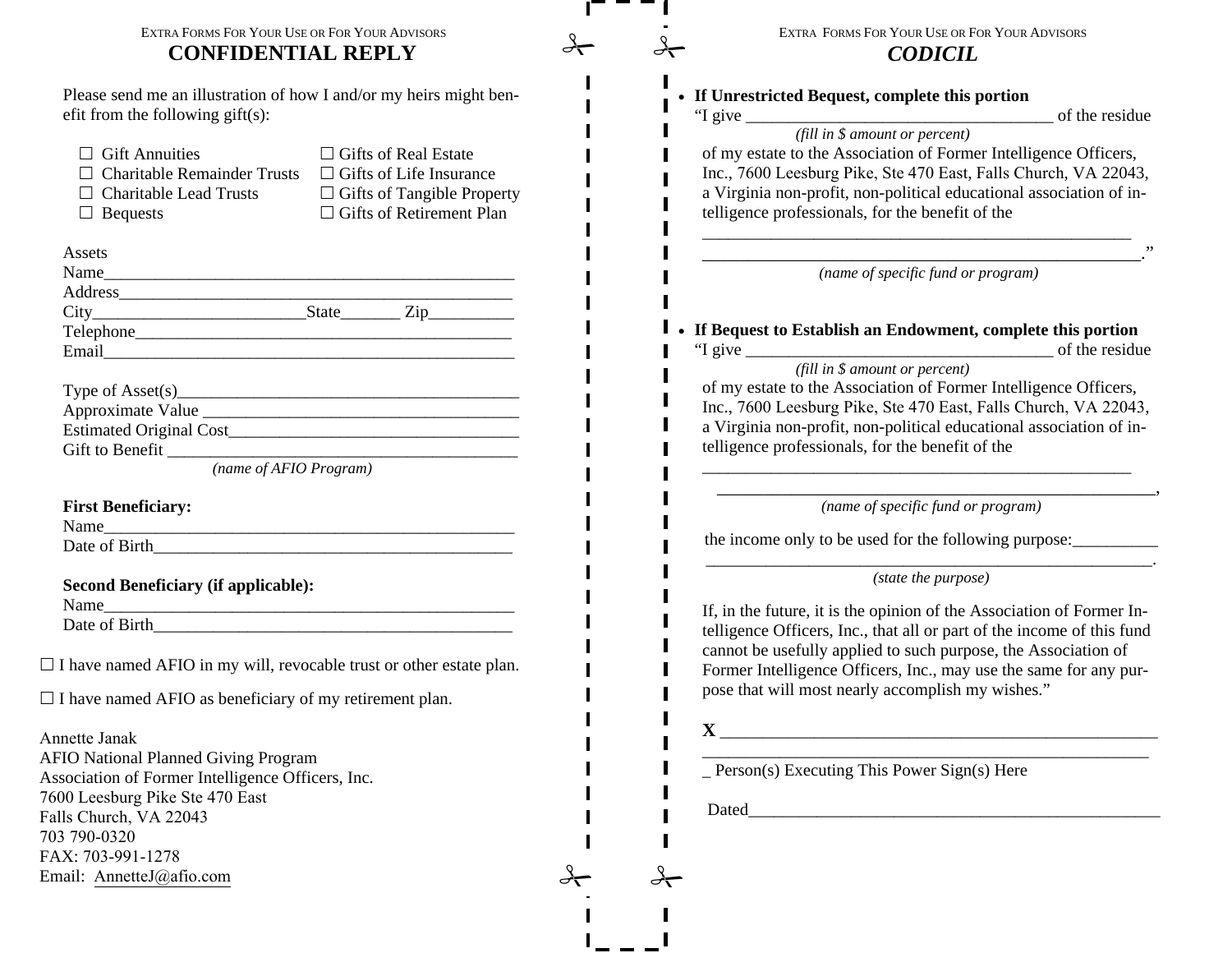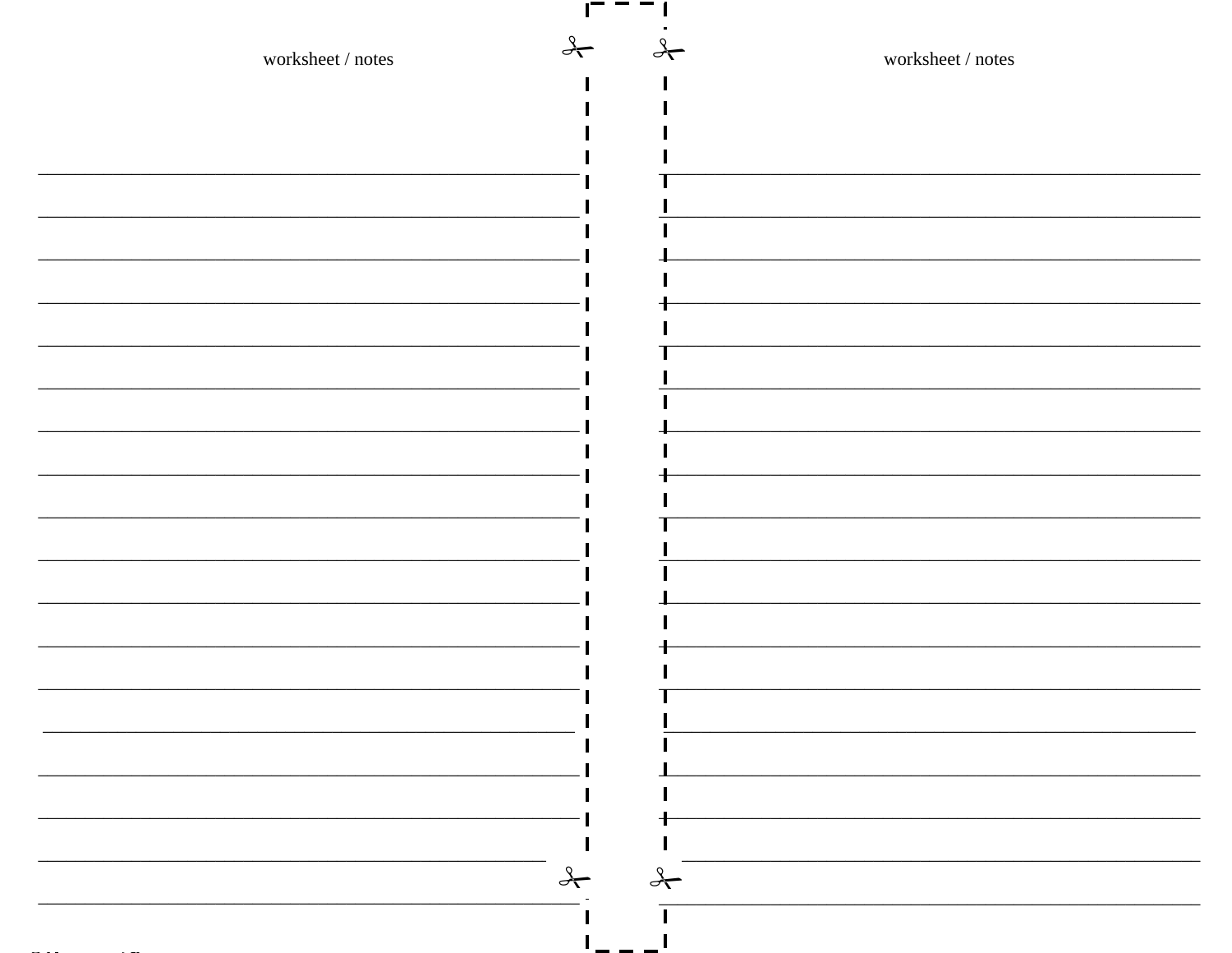#### *From the desk of … James Hughes*

Dear Colleague…

Dedicated AFIO supporters often mention to me how much more theywould like to do for the Association, to see it grow and meet future demands in this increasingly high-tech world, yet they hold back out of concern over dipping into crucial retirement funds and other investments. All of us deal with these issues as we try to give firm footing to groups<br>using supported for many vegre, without loging our guy accommic halwe've supported for many years, without losing our own economic balance.

Fortunately, there are many ways to have our cake and eat it. We can retain all the funds we need, yet also lock-in the framework of stability for causes, like AFIO, we cherish and recognize as crucial for the countryin coming years, so that they can grow to meet the complicated challenges ahead, long after we're gone.

One of the easiest ways to accomplish this is through an addendum to our wills…a paragraph or two, signed and notarized, leaving a specific amount to AFIO, in our memory or in the name of others who we want remembered in perpetuity.

Perhaps to endow an intelligence scholarship in our names, or a plaque in the AFIO library, or the funding of a program or publication to reach intelligence subglass. intelligence scholars, to correct media slant, or educate future professionals. Once we realize how easy it is to leave a mark, the ideas flow… many other suggestions appear in this booklet.

A second method is the creation of what is termed "charitable remainder trusts" or "charitable remainder annuities" – long names for some simple and elegant solutions to both "give" and "keep" at the same time.

Here, the balance of the trust goes to AFIO after providing incomes to us and our heirs for our lifetimes. This second method – which can be funded by appreciated stocks, bonds, an unneeded high-upkeep personal residence, no-growth commercial property, beautiful but no longer looked-at works of art, or unneeded life insurance – provides immediate personal benefits, too. No need any longer to watch the market closely, AFIO's professional investment managers will do that. Convert low- or non-income earning property [subject to high taxes if we sold them] intoa gift and provide yourself with an attractive, larger income for life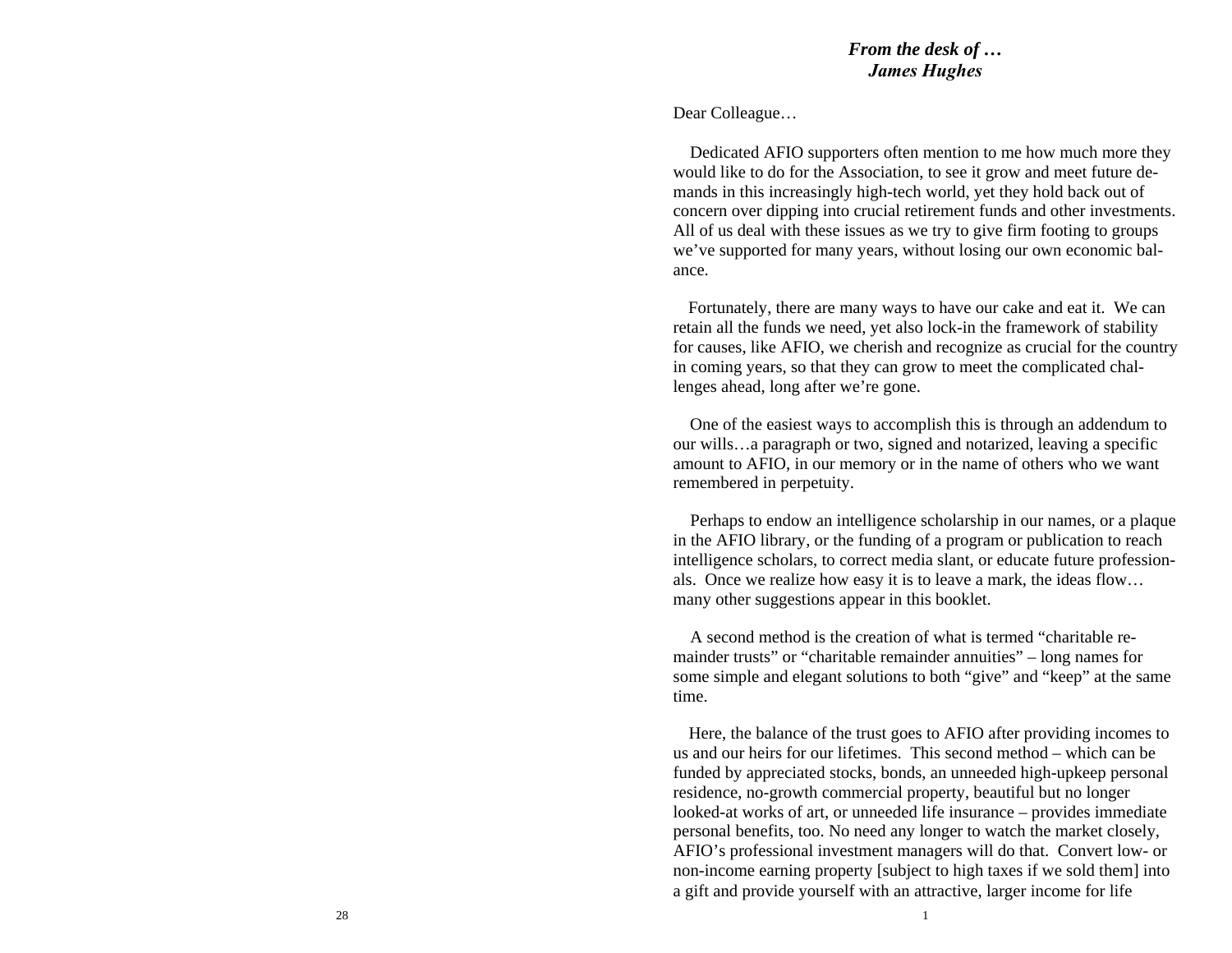[appreciated stocks or a house or common items donated]. Receive an immediate income tax deduction and avoid those heavy capital gains taxes by donating this way, maximizing what you get back as income during the trust period.

For many individuals, gifts to AFIO poured into a charitable trust provide an almost hard-to-believe attractive way to convert low-yield possessions into solid, income-generating investments for day-to-day expenses, while having the satisfaction that you will be underwriting and advancing the important work of the Association.

Several interesting gifts-and-investment combinations are presented inthis new AFIO brochure, from current gifts of cash and other types of<br>nuclear to be<br>current and charitable twist. All of them have been reproperty to bequests and charitable trusts. All of them have been reviewed by our experts, but I urge all AFIO colleagues to read the options carefully and circle those plans which sound like they will work for you, just as I have done…and then discuss the finer points with personal advisors.

We will be happy to provide specific examples and calculations of how any of these plans might operate using your own numbers. Contact the administrator of AFIO's Planned Giving Program – Annette Janak – at 2021 700.0220. an hy cancel detection of a 703-790-0320, or by email at annettej@afio.com or by fax at  $702,001,1278$  for area was an algebra and wave to involve entries 703-991-1278 for program specifics and ways to implement these ideas quickly. Other questions can always be directed to AFIO National at afio@afio.com.

Let's not permit those who advance the idea that Intelligence and Security concerns are political relics of the  $20<sup>th</sup>$  Century prevail and weaken our defense of the greatness of America nor its future.

Sincerely,

James Ethishes

James R. Hughes, President

P.S. Some AFIO colleagues tell me they are so busy that anything involving three people or three steps is too many. If you wish to keep it simple, an outright Bequest to AFIO can be done in a few minutes. Sample forms with our full legal data are enclosed and can be signed and stapled to your existing testamentary documents.

# **CONFIDENTIAL REPLY**

Please send me an illustration of how I and/or my heirs might benefit from the following gift(s):

| $\Box$ Gift Annuities                                                      | $\Box$ Gifts of Real Estate     |
|----------------------------------------------------------------------------|---------------------------------|
| $\Box$ Charitable Remainder Trusts $\Box$ Gifts of Life Insurance          |                                 |
| $\Box$ Charitable Lead Trusts $\Box$ Gifts of Tangible Property            |                                 |
| $\Box$ Bequests                                                            | $\Box$ Gifts of Retirement Plan |
|                                                                            |                                 |
| Assets                                                                     |                                 |
|                                                                            |                                 |
|                                                                            |                                 |
|                                                                            |                                 |
|                                                                            |                                 |
|                                                                            |                                 |
|                                                                            |                                 |
| Type of $\text{Asset}(s)$                                                  |                                 |
|                                                                            |                                 |
|                                                                            |                                 |
|                                                                            |                                 |
| (name of AFIO Program)                                                     |                                 |
|                                                                            |                                 |
| <b>First Beneficiary:</b>                                                  |                                 |
|                                                                            |                                 |
|                                                                            |                                 |
| <b>Second Beneficiary (if applicable):</b>                                 |                                 |
|                                                                            |                                 |
|                                                                            |                                 |
|                                                                            |                                 |
|                                                                            |                                 |
| $\Box$ I have named AFIO in my will, revocable trust or other estate plan. |                                 |
| $\Box$ I have named AFIO as beneficiary of my retirement plan.             |                                 |
| Annette Janak                                                              |                                 |

 AFIO National Planned Giving Program Association of Former Intelligence Officers, Inc. 7600 Leesburg Pike, Suite 470 East, Falls Church, VA 22043703 790-0320 FAX: 703 991-1278Email: annettej@afio.com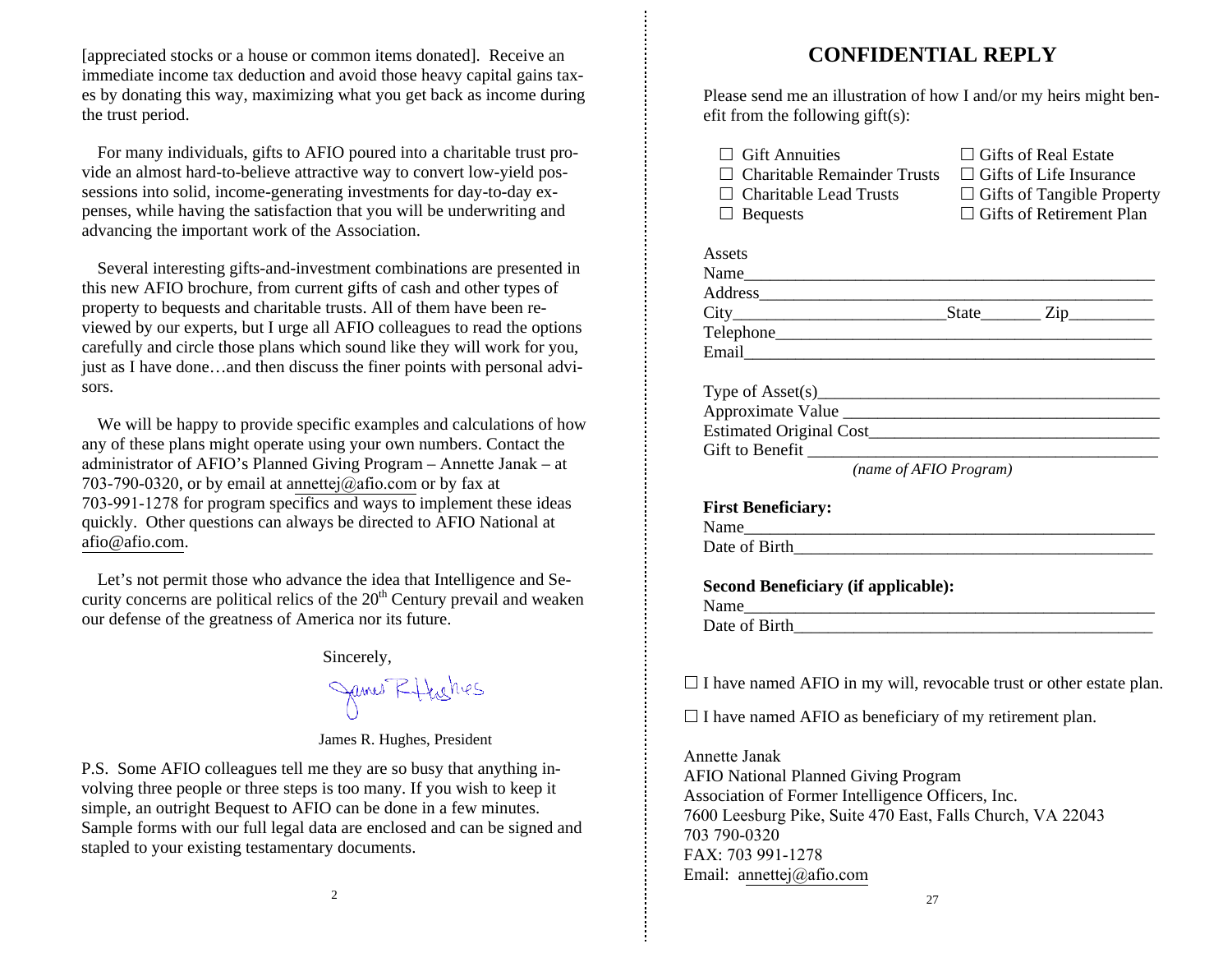# *Table of Contents*

**Message from S. Eugene Poteat, AFIO President ……………1**

| AFIO Establishes a Planned Giving Program                           |
|---------------------------------------------------------------------|
| Working Together in Planning for a Better Tomorrow Perpe-           |
| tuating through Bequests                                            |
| Formation of a Recognition Society                                  |
|                                                                     |
|                                                                     |
|                                                                     |
|                                                                     |
|                                                                     |
| Unrestricted Bequest; Bequest to                                    |
|                                                                     |
|                                                                     |
|                                                                     |
|                                                                     |
|                                                                     |
|                                                                     |
|                                                                     |
|                                                                     |
|                                                                     |
|                                                                     |
| Endowment Fund $\ldots, \ldots, \ldots, \ldots, \ldots, \ldots, 21$ |
|                                                                     |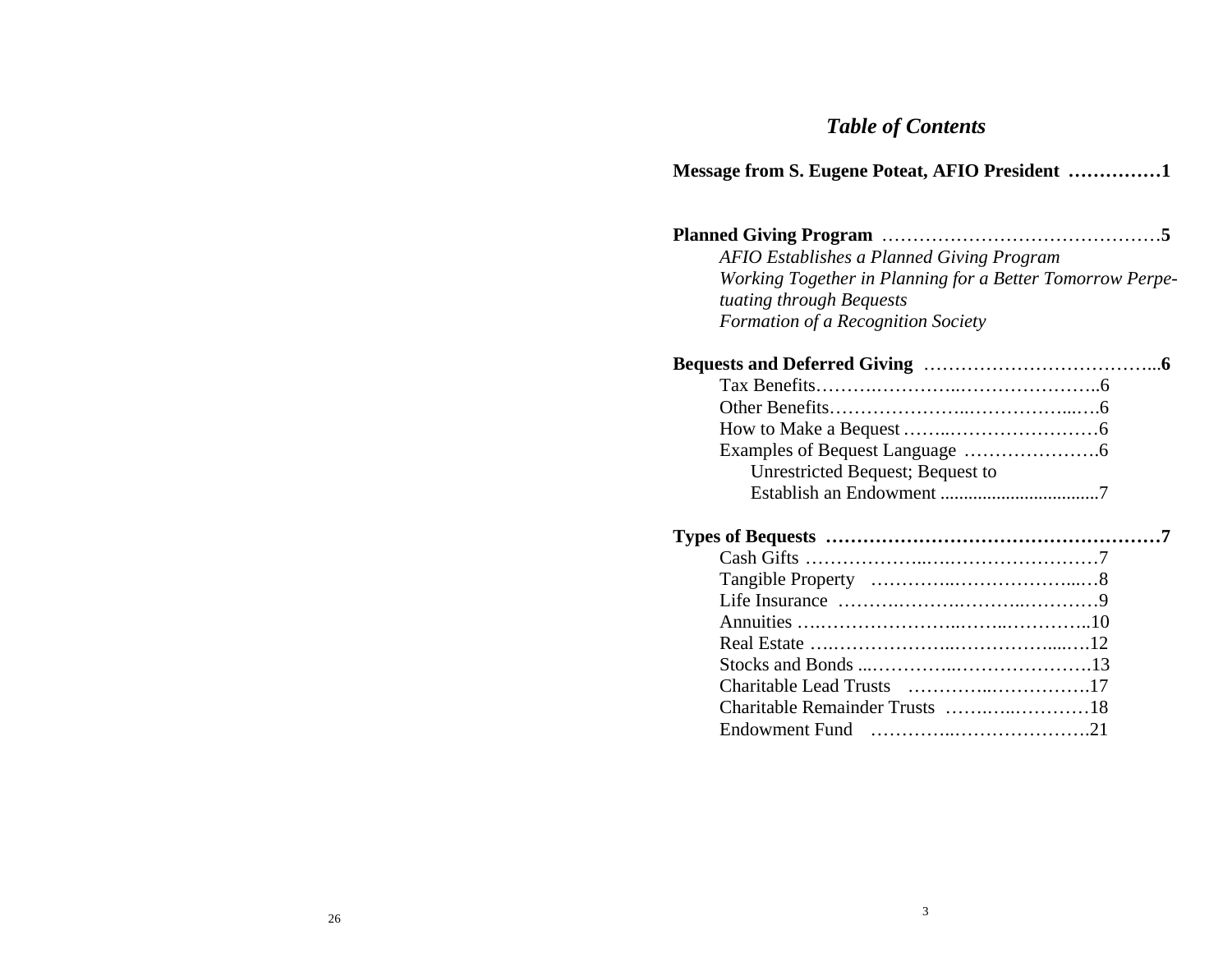### *CODICIL*

#### *Table of Contents (continued)*

| Oral/Video History Tapes of              |  |
|------------------------------------------|--|
|                                          |  |
| "Heroes of Intelligence" Video Series 22 |  |
|                                          |  |
| Community Outreach Program 22            |  |
|                                          |  |
| Career Opportunities - Résumé Program22  |  |
|                                          |  |
| Intelligence Monograph Series23          |  |
|                                          |  |
|                                          |  |
| The Academic Education Program 24        |  |
| The Harold P. Ransburg Memorial          |  |
|                                          |  |
|                                          |  |
|                                          |  |
|                                          |  |

#### **AFIO Forms**

Confidential Reply Forms Codicil Extra forms at front and back of booklet

4

| "I give                                                             | of the residue |
|---------------------------------------------------------------------|----------------|
| (fill in $$$ amount or percent)                                     |                |
| of my estate to the Association of Former Intelligence Officers,    |                |
| Inc., 7600 Leesburg Pike, Ste 470 East, Falls Church, VA 22043,     |                |
| a Virginia non-profit, non-political educational association of in- |                |
| telligence professionals, for the benefit of                        |                |
| the                                                                 |                |
|                                                                     | ,,             |

#### *(name of specific fund or program)*

#### **If Bequest to Establish an Endowment, complete this portion** "I give \_\_\_\_\_\_\_\_\_\_\_\_\_\_\_\_\_\_\_\_\_\_\_\_\_\_\_\_\_\_\_\_\_\_\_\_ of the residue

 *(fill in \$ amount or percent)* of my estate to the Association of Former Intelligence Officers, Inc., 7600 Leesburg Pike, Ste 470 East, Falls Church, VA 22043, a Virginia non-profit, non-political educational association of intelligence professionals, for the benefit of  $the$ 

 \_\_\_\_\_\_\_\_\_\_\_\_\_\_\_\_\_\_\_\_\_\_\_\_\_\_\_\_\_\_\_\_\_\_\_\_\_\_\_\_\_\_\_\_\_\_\_, *(name of specific fund or program)* 

the income only to be used for the following purpose:

 $\_$  , and the set of the set of the set of the set of the set of the set of the set of the set of the set of the set of the set of the set of the set of the set of the set of the set of the set of the set of the set of th *(state the purpose)* 

If, in the future, it is the opinion of the Association of Former Intelligence Officers, Inc., that all or part of the income of this fund cannot be usefully applied to such purpose, the Association of Former Intelligence Officers, Inc., may use the same for any purpose that will most nearly accomplish my wishes."

# **X**

\_\_\_\_\_\_\_\_\_\_\_\_\_\_\_\_\_\_\_\_\_\_\_\_\_\_\_\_\_\_\_\_\_\_\_\_\_\_\_\_\_\_\_\_\_\_\_\_\_\_\_ \_\_\_\_\_\_\_\_\_\_\_\_\_\_\_\_\_\_\_\_\_\_\_\_\_\_\_\_\_\_\_\_\_\_\_\_\_\_\_\_\_\_\_\_\_\_\_\_\_\_\_\_ \_ Person(s) Executing This Power Sign(s) Here

Dated  $\Box$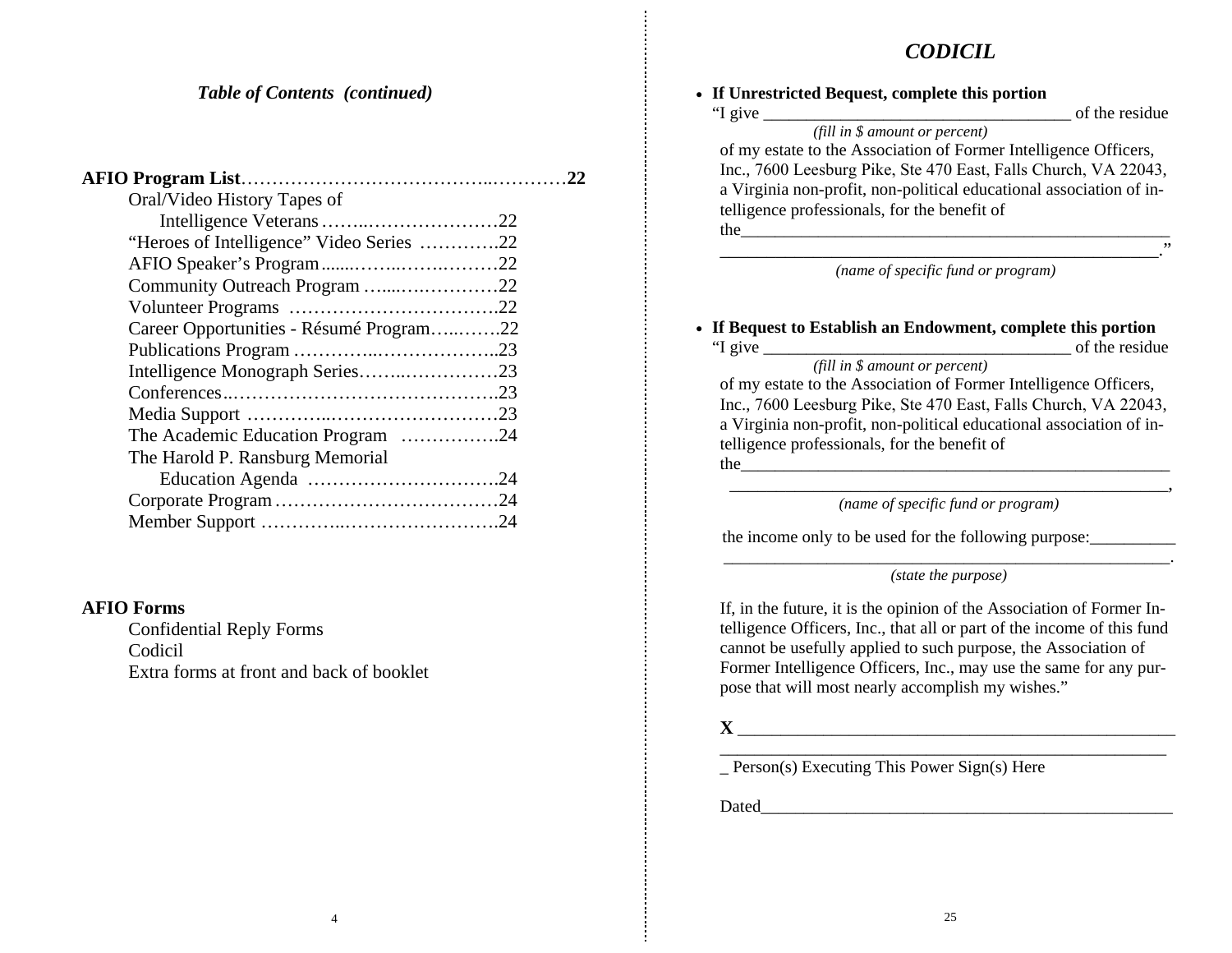### **AFIO Program List**

*(continued)* 

### **THE ACADEMIC EDUCATION PROGRAM**

Conducts intelligence workshops, and promotes academic support by interacting with professors throughout the country who teach intelligence and related courses.

Maintains an intelligence literature bibliography resource used by the professors, and provides video presentations of selected speakers for class use.

### **THE HAROLD P, RANSBURG MEMORIAL FOUNDA-TION AGENDA**

Provides educational awards to exceptional students at high schools and colleges.

### **CORPORATE PROGRAM**

Arrangements for area expertise support, networking threat awareness and counter intelligence programs and placement support for corporations and professional organizations.

### **MEMBER SUPPORT**

AFIO supports its members with opportunities to participate in AFIO conferences and meetings; networking and social/collegial interaction; the publication of their professional writings, organizational efforts furthering AFIO objectives; AFIO Chapter activities nationwide; member placement support; and awards recognition and contributing to a worthy cause.

# *AFIO Establishes a Planned Giving Program*

*A*FIO announces a Planned Giving Program providing members and donors an opportunity to make a tangible, enduring contribution to support special programs that will have a direct impact on AFIO's future ability to maintain, lead and excel in its education mission. The Planned Giving Program is a form of stewardship for AFIO and is organized to hold gifts, such as bequests, for use in support of a variety of special programs of particular interest to its members and donors.

# *Working Together in Planning for a Better Tomorrow*

*C*ontributions to AFIO's Planned Giving Program will help AFIO not only maintain its credibility in pursuing its mission, but increase its effectiveness in promoting public understanding and building a public leadership constituency supporting a strong, vital and healthy U.S. Intelligence Community…for national security as well as world peace and progress. Supporters of AFIO can feel confident that money gifted to AFIO will be responsibly used, and make a significant difference in public understanding and support for the national intelligence community.

# *Perpetuating Tradition through Bequests*

*A*FIO members and donors can offer planned gifts via bequests to support permanent endowment funds for specific causes. A bequest may be large or small, restricted or unrestricted. Bequests may be designated at one's discretion to memorialize someone important to the donor, to the Association, or to endow a family fund, or for a particular program. All are feasible and welcomed.

### *Formation of a Recognition Society*

*D*onors who have planned a bequest will be recognized in a special AFIO Recognition Society, with special honors to be specified. AFIO will keep its members and donors advised on the society and its members. Members are also permitted to make anonymous gifts.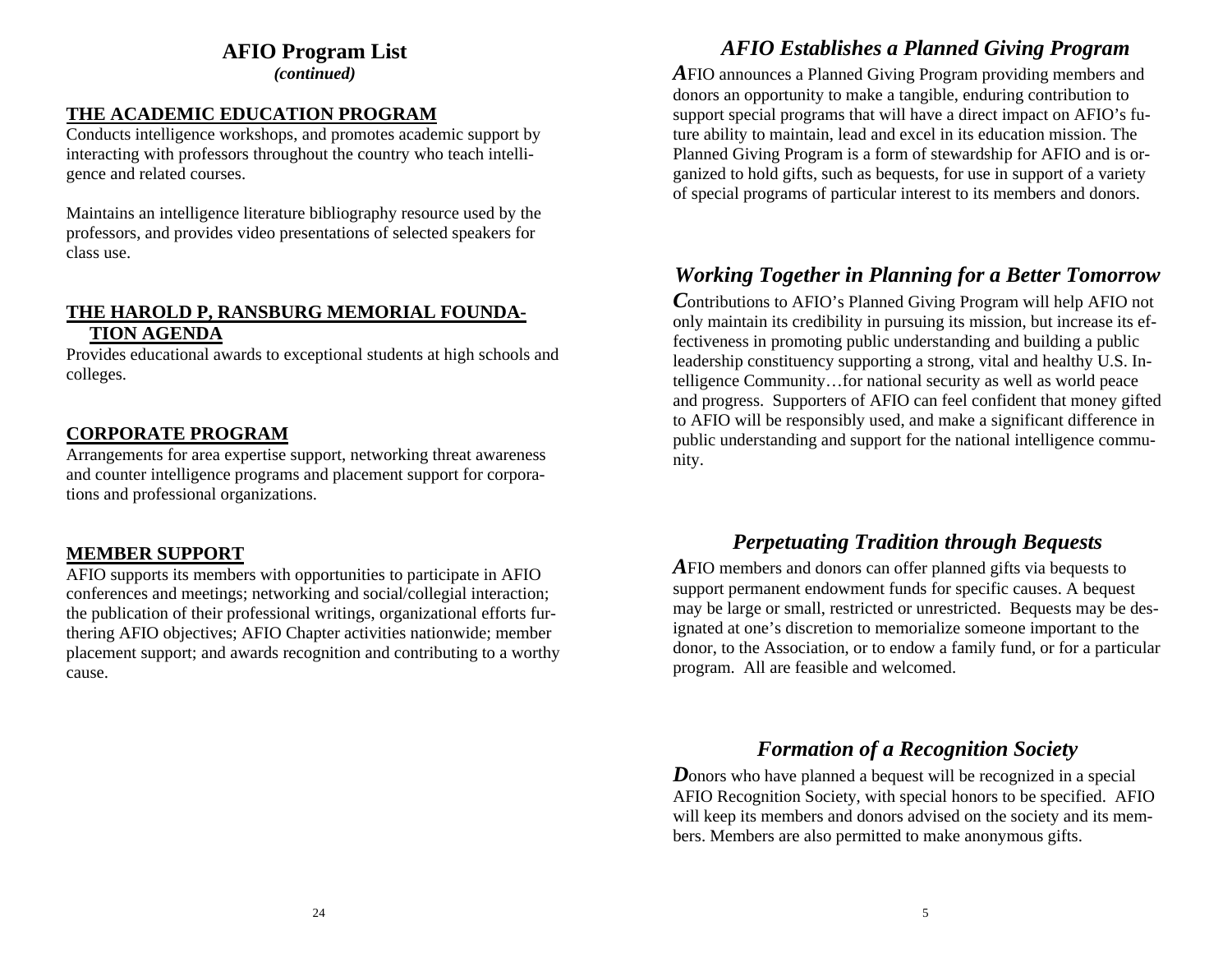# *BEQUESTS AND DEFERRED GIVING*

*B*equests and planned gifts will become a vital source of future income for AFIO. Supporters can feel confident that money invested in AFIO will be well used to make a critical difference in the world. A testamentary gift may well be the most realistic way for many donors to make a significant contribution to AFIO.

#### **Tax Benefits**

A bequest is deductible for federal estate tax purposes, and there is no limit on the amount of the estate tax charitable deduction. In addition, bequests generally are not subject to state inheritance or estate taxes. In a large estate, the savings can be more than half the value of the bequest to AFIO.

### **Other Benefits**

Bequests are flexible and can be tailored to suit the benefactor's wishes. You may leave a gift to:

- an Academic Education fund (unrestricted), or to a field-of-interest fund
- a fund in your family's name
- an endowment fund for AFIO

The fund bears the donor's name forever. You may leave a gift as:

- a specific bequest
- a bequest of the residue of your estate, or part of the residue of your estate
- a bequest subject to the lifetime interest of another

It lasts forever. The bequest is pooled with other capital funds for investment and will never be granted out. Only the interest is granted out. The annual earnings go back to AFIO. Each year these benefits enhance the mission of AFIO

### **How to Make a Bequest**

A bequest to AFIO can be made by creating a new Will, adding a codicil to your present Will, or including AFIO in your revocable trust.

### **Examples of Bequest Language**

The corporate name of AFIO is the "Association of Former Intelligence Officers, Inc.," The following examples can be tailored to best suit your interests.

### **PUBLICATIONS PROGRAM**

### • **WEEKLY INTELLIGENCE NOTES (WINs)**

*Carefully selected weekly summaries and highlights of current intelligence reports, news accounts, and important commentaries*

### • **AFIO ELECTRONIC BULLETIN BOARD NOTICES**

 *Second part of the Weekly Newsletter for members with all the upcoming Intelligence Community Associations programs*

### • **INTELLIGENCER**

 *Journal of 148 pages per issue released 3x per year with firsthand intelligence articles by current and former officers, as well as literature reviews and articles by scholars and public officials*

*Organizational information, WIN back issues, book reviews and announcements* 

- **THE INTELLIGENCE PROFESSION SERIES**
- **AFIO INTERNET Public and "Members-Only" Sections** *Late-breaking news, special events, other announcements. So important, that just typing the word "AFIO" in Google brings searchers to our page.*

### **GUIDE to the STUDY OF INTELLIGENCE**

 788-page Guide on changes are taking place across a wide spectrum of intelligence disciplines. Perfect for professors, students, those consideringcareers in intelligence, and current/former officers

**INTELLIGENCE AS A CAREER** - with updated listings of colleges teaching intelligence courses, and  $Q\&$  As on needed foreign languages, as well as the courses, grades, extracurricular activities, and behavioral characteristics and life experiences sought by modern U.S. intelligence agencies.

### **CONFERENCES**

 National Conferences and Symposia; AFIO National speaker luncheons (Washington, D.C. area); and AFIO Chapter meetings and conferences throughout the U.S. Also numerous joint or special events at CIA, FBI, NRO, DOD, or other federal agencies.

### **MEDIA SUPPORT**

 Participation or assistance to journalists working on TV, radio and print news media discussions and interviews; Rapid Response provisions of AFIO positions on breaking issues to key media commentators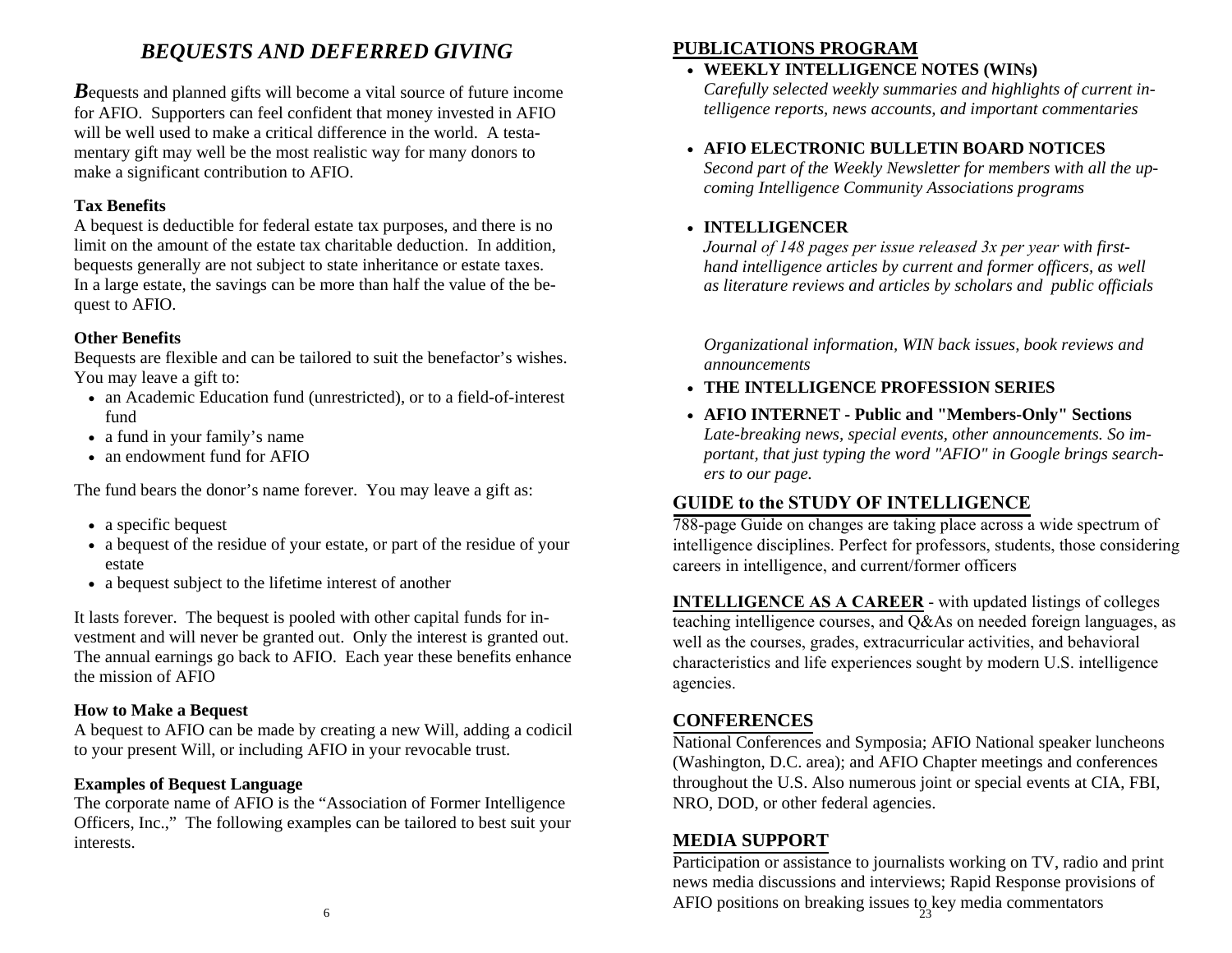# **AFIO Program List**

# **ORAL/VIDEO HISTORY TAPES OF INTELLIGENCE**

**VETERANS**

Creation of "I Was There" sets of tapes

### **"HEROES OF INTELLIGENCE" VIDEO SERIES**

Creation of the video series

### **ACADEMIC EDUCATION PROGRAM**

Funding for tuition scholarships for students Awards for authors and researchers

### **AFIO SPEAKER'S PROGRAM**

A database of members volunteering to speak across the country for:

- universities
- high schools
- chapter meetings
- civic associations
- conferences

### **COMMUNITY OUTREACH PROGRAM**

The AFIO Speakers Bureau responds to requests for speakers from community associations, schools and special events planners

### **VOLUNTEER PROGRAMS**

# **CAREER OPPORTUNITIES – RÉSUMÉ PROGRAM**

*Unrestricted Bequest*

"I give ( dollars/ percent or all of the residue of my estate) to the Association of Former Intelligence Officers, Inc., a Virginia non-profit, non-political educational association of intelligence professionals, for the benefit of the (name of specific fund or program)."

#### *Bequest to Establish an Endowment*

"I give ( $\qquad \qquad$  dollars/ percent or all of the residue of my estate) to the Association of Former Intelligence Officers, Inc., a Virginia non-profit, non-political educational association of intelligence professionals, for the benefit of the (name of specific fund or program), the income only to be used for the following purpose: (state purpose). If, in the future, it is the opinion of the Association of Former Intelligence Officers, Inc., that all or part of the income of this fund cannot be usefully applied to such purpose, the Association For Intelligence Officers may use the same for any purpose that will most nearly accomplish my wishes."

# **TYPES OF BEQUESTS**

### **Cash Gifts**

AFIO receives a specific dollar amount.

The majority of gifts to AFIO come in the form of cash. Such gifts en-<br>title you to a foderal income toy aboritable deduction, if you itemize title you to a federal income tax charitable deduction, if you itemize your return. You can deduct the amount of your gift up to 50% of your<br>edivered gross income. Any large or unusual deduction can be taken in adjusted gross income. Any large or unusual deduction can be taken in up to five succeeding years. AFIO's Federal EIN is **51-0208890**

### **Matching Gifts**

 Many companies will match donations made by their employees, directors, employees' spouses and retirees. Please check with your company to learn if this additional benefit to AFIO is available.

Please make your check payable to the "Association For Intelligence Officers" or "AFIO" and mail it to the:

AFIO Planned Giving Program Association of Former Intelligence Officers, Inc. 7600 Leesburg Pike Suite 470 EastFalls Church, VA <sup>22043</sup>

Please indicate which AFIO Program you would like to benefit with<br>veam aift your gift.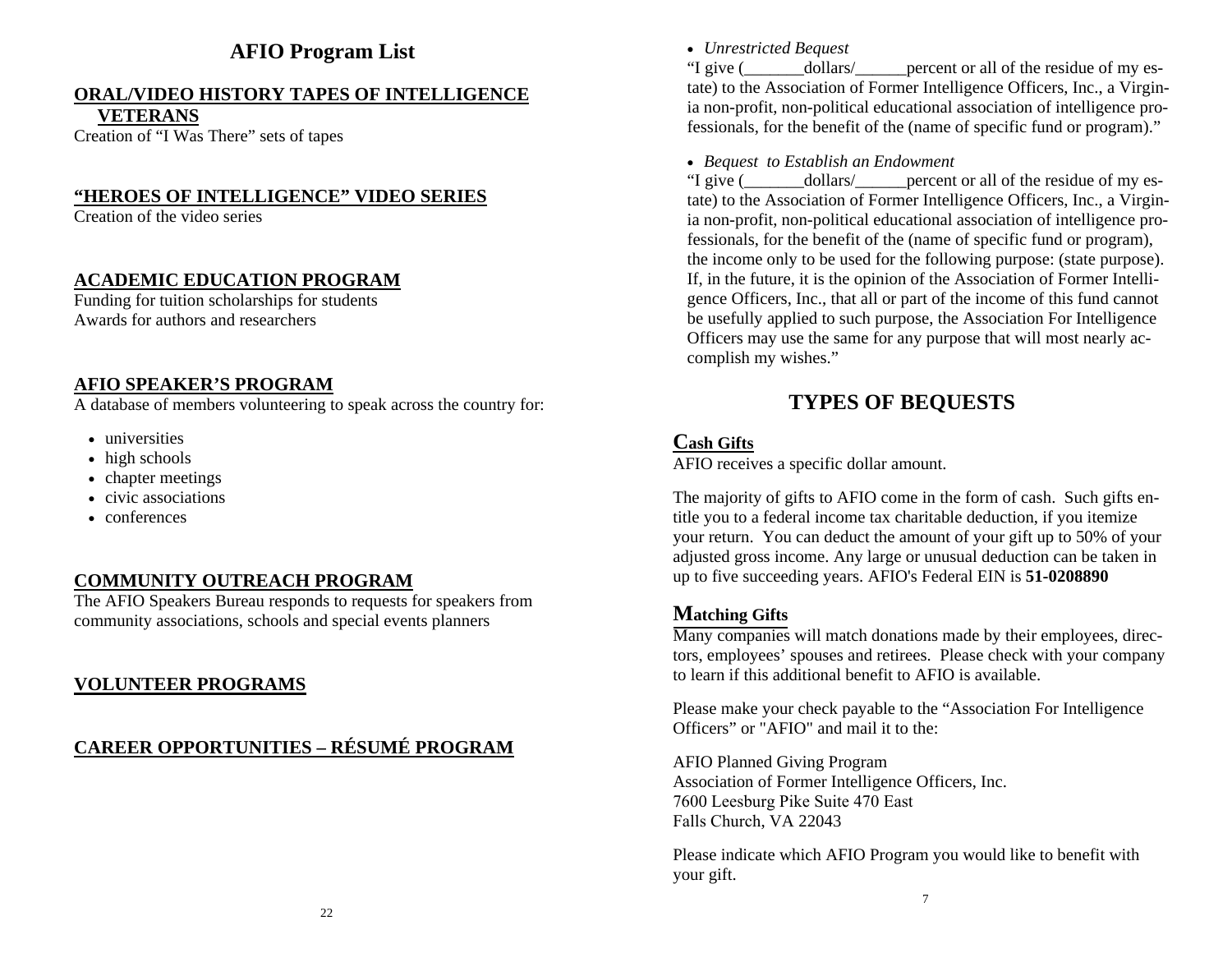### **Tangible Property**

AFIO receives specific assets, such as securities, an interest in real estate (such as residence) or tangible property (e.g., works of art, antiques).

In planning your estate, it is important to remember that property such as works of art, antiques, stamp and coin collections, jewelry, etc. may be subject to estate taxes. Should you wish to donate this type of property during your lifetime, you may reduce your taxable estate as well as receive an income tax deduction in the year of your gift.

For a gift of tangible property related to AFIO's tax-exempt educational function, you may take an income tax deduction for the full fair market value of the property as determined by appraisal. A gift for unrelated use will provide you with a deduction equal to the cost basis of the property. See your tax consultant for authoritative details.

### **Gifts to an AFIO-Managed Trust**

Another advantageous gift arrangement is to transfer the property to an AFIO managed unitrust. AFIO then would sell the property and reinvest the proceeds to pay you and/or another beneficiary income for life or for a term of years. The benefits are many:

- conversion of non-income producing property into an income producing gift with no capital gain tax
- portfolio diversification and professional management through AFIO at no cost
- removal of the property from your estate
- ability to designate the use of the future gift proceeds at AFIO

Generally, there is no income tax deduction available.

## **Endowment Funds**

Many donors to AFIO may wish to set up endowment funds which will benefit AFIO in perpetuity. The income only from such a fund is used to support the purpose designated by the donor. Often, donors may wish to establish named funds to honor a family name or to memorialize a relative or friend. There are a variety of proposed types of endowment funds, a sampling of which is listed below.

Fellowship Fund Financial Aid FundLectures Fund Museum Fund Professional Fund Publications Fund Research Fund Scholarship Fund Speakers Bureau Fund

Should you wish to create a named endowment fund, please contact the AFIO Planned Giving Program. AFIO would be pleased to assist you in drawing up terms that will suit your objectives and be acceptable to the mission of the Association.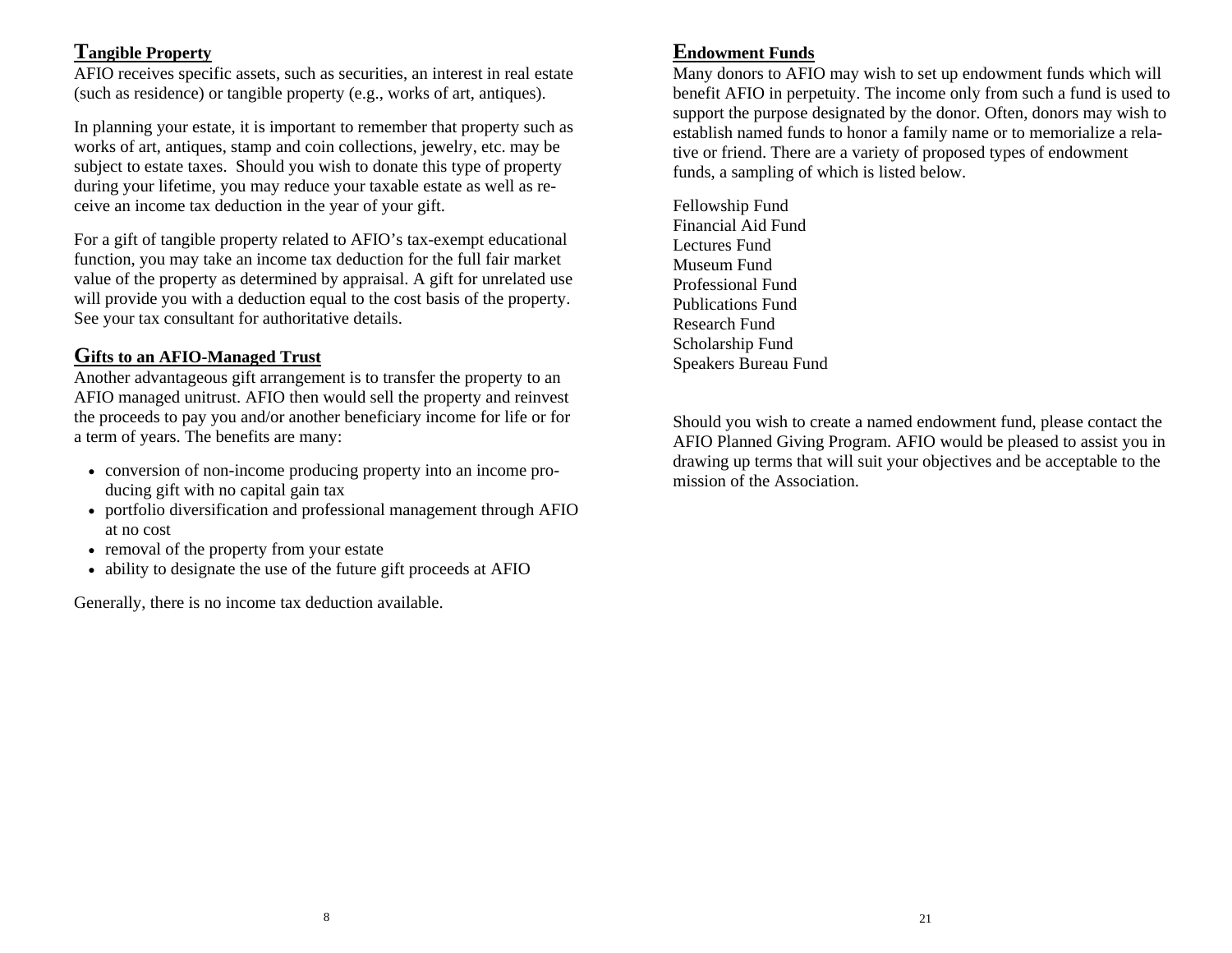It is possible to structure an annuity trust to pay the income beneficiary(ies) tax-exempt income. Such a trust can be funded with cash or with tax-exempt bonds. Additions may not be made to an annuity trust; however, multiple trusts can be set up.

#### **Example – Annuity Trust**

Charitable remainder annuity trust established with appreciated stock value at \$100,000; stock had been bought for \$25,000 several years before. Fixed annual payout rate is 6% of the value of the initial trust assets, or \$6,000. Payments are to be made to the 75-year-old donor for life.

| Immediate Income Tax Deduction                           | \$ 59,000 |
|----------------------------------------------------------|-----------|
|                                                          |           |
| Capital Gain Tax Savings $(20\% \text{ rate})$ \$ 15,000 |           |
|                                                          |           |

Fixed Annual Payment to Beneficiary……... \$ 6,000

### **Charitable QTIP Trust**

A QTIP trust is another type of irrevocable trust through which you can make a significant gift to AFIO, provide a lifetime income to your spouse, and avoid federal estate and gift taxes on the trust principal. A key advantage of the QTIP trust is that your spouse can have access to the trust principal as well as the income, should unexpected family needs arise. AFIO does not serve as trustee of QTIP trusts.

### **Life Insurance**

There are a variety of ways to use life insurance for a substantial gift to AFIO. As an example, you can:

- Donate a paid-up policy originally purchased to satisfy a need, which no longer exists. Typically, you would irrevocably designate AFIO as the beneficiary and owner of the policy.\* You would be entitled to an income tax charitable deduction equal to the "replacement" value or cost basis, whichever is less.
- Give a policy that is not fully paid up and take a deduction for the "present value" of the policy (approximately the cash surrender value or cost basis, whichever is less). If you then continue to make premium payments, they are tax deductible for income tax purposes.
- Take out a new policy naming AFIO as the beneficiary and owner. Your premium payments would be tax deductible.
- Establish a charitable remainder unitrust with a life insurance policy (against which the insured has not borrowed). The trust will provide a future lifetime income for your surviving spouse or other beneficiary.
- Use life insurance as a "replacement" asset. You donate property to AFIO and replace the dollar value of the asset with life insurance for your heirs. The income tax savings from your gift may be sufficient to pay for the insurance. Through this arrangement, you may be able to replace a nonliquid asset (such as a residence) that would be subject to estate taxes with a highly liquid asset (the insurance policy) that can pass tax-free to your heirs.

\* In some cases, state laws may prevent AFIO from being named as both owner and beneficiary; you should check with your advisor.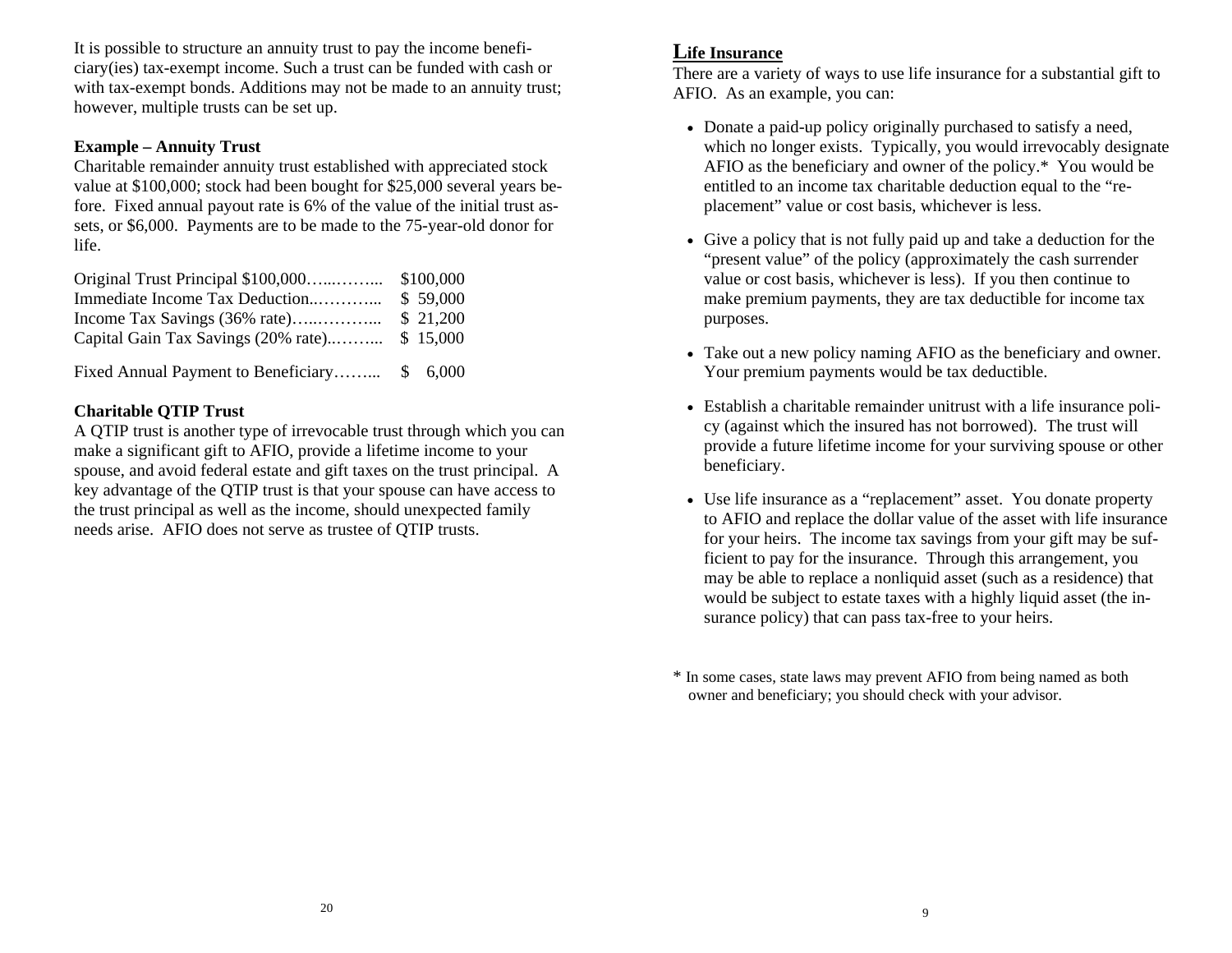### **Annuities**

A charitable gift annuity is a simple agreement between you and AFIO. In exchange for our irrevocable gift, AFIO will pay you an annual fixed income (in quarterly installments) for your life.

You actually may increase your income with a gift annuity and your income payments are guaranteed and backed by the assets of a large investment (insurance) company. Part of your income may be tax-free, increasing the overall return to you. You may, if you wish, name a second beneficiary to receive payments. Annuities are administered by AFIO at no cost to you.

In general terms, a charitable annuity is part gift and part investment. When you make a contribution to establish an annuity, you are entitled to an immediate federal income tax charitable deduction for the gift portion of the annuity. Your deduction is based on the size of your contribution, the annuity payment rate and the age(s) of the income beneficiary(ies). You may designate the eventual purpose of your gift to AFIO.

Typically, a gift annuity is established with a contribution of cash or securities. Real estate or tangible property may be used in some instances. The minimum contribution required to establish an annuity is \$10,000. Income beneficiaries must be at least 40 years old.

Sample annuity payment rates and approximate income tax deductions for a \$10,000 minimum immediate payment gift annuity are:

#### *One-Life Gift Annuity*

|     | <b>Annuity Pay-</b> | Charitable |
|-----|---------------------|------------|
| Age | ment Rate           | Deduction  |
| 50  | 5.6%                | \$3,400    |
| 60  | 5.9%                | \$4,000    |
| 70  | $6.7\%$             | \$4,600    |
|     | 9.0%                | \$5,000    |

#### *Two-Life Gift Annuity (same ages)*

|     | <b>Annuity Pay-</b> | Charitable |
|-----|---------------------|------------|
| Age | ment Rate           | Deduction  |
| 50  | 5.2%                | \$3,100    |
|     | 5.7%                | \$3,200    |
| 70  | 6.1%                | \$4,000    |
|     | 7.8%                | \$4.300    |

AFIO-managed remainder trust can be established with an irrevocable gift valued at \$100,000 or more. A variety of assets can be donated to a trust – cash, publicly traded stocks and bonds, closely held stock, real estate and, in some instances, tangible personal property such as rare books or manuscripts, or works of art or objects of intelligence history.

There are two basic kinds of charitable remainder trusts – the charitable remainder unitrust and the charitable remainder annuity trust.

#### **Charitable Remainder Unitrust**

The unitrust pays the income beneficiary(ies) a variable income, based on a fixed percentage of the trust assets as revalued once each year. Typically, the fixed percentage is between 5-7%. One of the advantages of the unitrust is that your income from the trust can increase as the trust principal grows over time. You may make additional contributions to a unitrust at any time.

#### **Example – Unitrusts**

Charitable remainder unitrust established with appreciated stock valued at \$100,000; stock had been bought for \$10,000 several years before. Annual payout rate is 5%; payments are to be made to the 65-year old donor for life. It is assumed that the trust earns a 10% total return on average.

|                                   | \$48,600 |       |
|-----------------------------------|----------|-------|
|                                   | \$17,500 |       |
|                                   |          |       |
|                                   |          |       |
| Anticipated Payout to Beneficiary |          | $Af-$ |
|                                   |          |       |

#### **Charitable Remainder Annuity Trust**

The annuity trust pays the income beneficiary(ies) a fixed annual income determined at the outset. The annuity trust may be advantageous if you are more interested in the security of a constant return than in the long-term growth potential of the unitrust.

It is possible to structure an annuity trust to pay the income beneficiary(ies) tax-exempt income. Such a trust can be funded with cash or with tax-exempt bonds. Additions may not be made to an annuity trust; however, multiple trusts can be set up.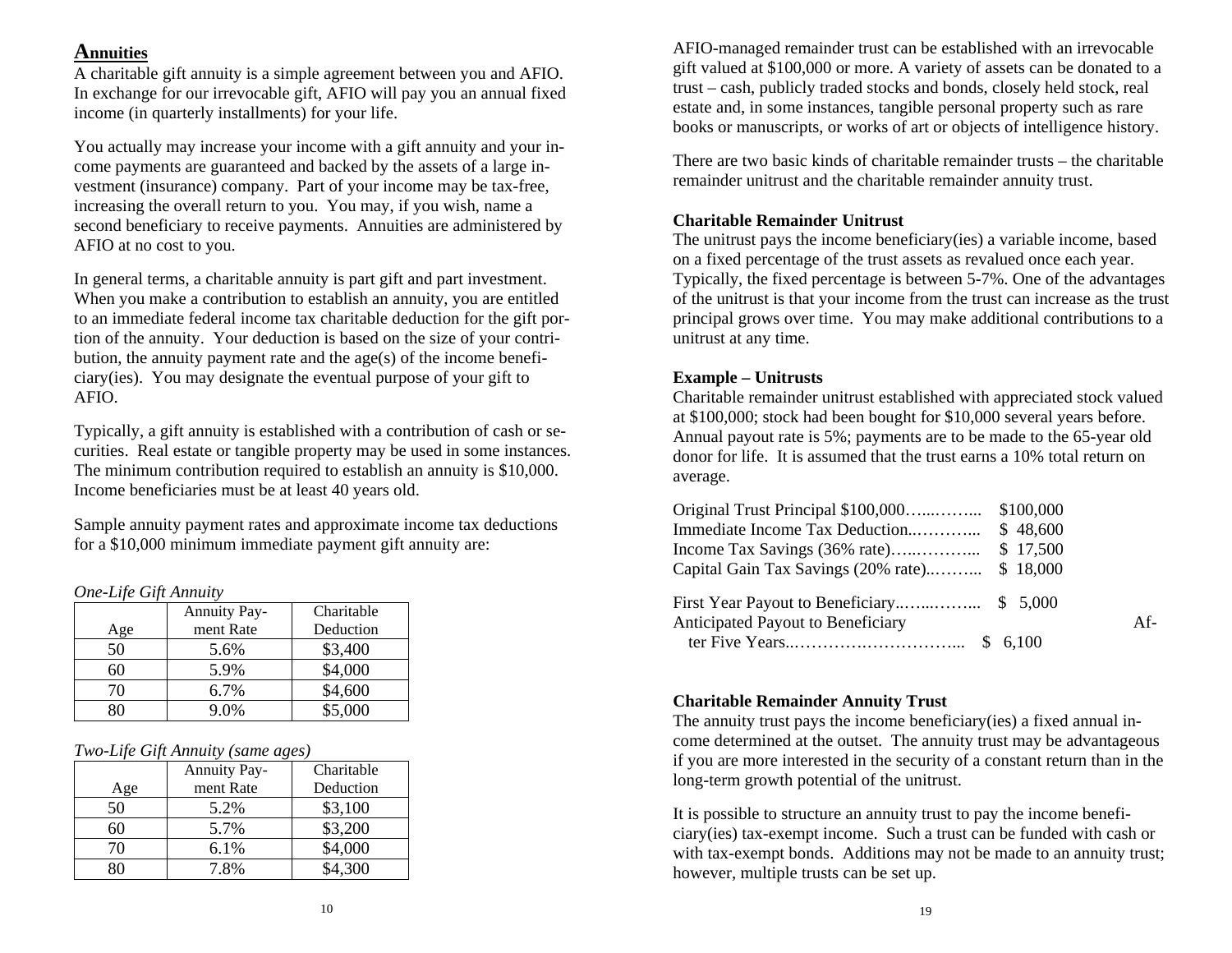#### **Example**

Charitable lead annuity trust established with property valued at \$500,000 for a 20-year term, assuming a 7% payout to AFIO and 10% total return earned by the trust.

#### **Grantor Lead Trust**

At the end of the term of a grantor lead trust, the trust assets revert back to you, rather than being passed on to your heirs. Under the grantor lead trust, you receive an income tax deduction for the present value of the annual trust payments to AFIO. The grantor lead trust may be appropriate if you wish to accelerate future deductions into the current year.

\* It is assumed that the donor has sufficient unified transfer tax credit to cover the taxable portion funding the trust.

### **Charitable Remainder Trusts**

Charitable remainder trusts are gift arrangements that enable you to contribute to AFIO while providing an income for yourself and /or another beneficiary for life or a term of years. This individually managed trust can be tailored to suit your objectives – you may build a retirement account, generate a higher income from assets you currently own, or provide for your spouse, family members or other beneficiaries. The charitable remainder trust offers a number of attractive benefits:

- annual income for yourself and/or other beneficiaries
- immediate federal income tax charitable deduction
- elimination of capital gain taxes on the transfer of appreciated property
- professional management and investment diversification through AFIO at no cost
- estate tax savings
- ability to designate the future use of the gift proceeds at AFIO

As an alternative plan, AFIO can offer "stepped" gift annuities. Under this arrangement, our income payments starts out lower than with an immediate payment gift annuity; the payment then increases each year for several years according to a schedule determined when the gift is funded. Thus, the stepped gift annuity provides a secure, growing income. The minimum contribution required to establish a stepped gift annuity is \$50,000.

#### **Deferred Payment Gift Annuity:**

### **An Attractive Supplement to Your Retirement Income**

A deferred payment gift annuity is similar to an immediate payment annuity, except that your income payments do not begin until a specified date in the future which you choose. Due to the deferral of payments, you receive higher income payments as well as higher immediate income tax deduction.

The deferred payment annuity can be used as a source of guaranteed retirement income. If you have reached the limit of allowable contributions to your IRA account, Keogh Plan, or other qualified pension plans, the deferred annuity can be an attractive tax deductible option.

#### **Example**

Deferred payment gift annuity established with a gift of \$10,000 in cash. The income beneficiary is 60 years old; payments are to begin at age 65.

Fixed Annual Annuity Payment Beginning

|  | \$4,500 |
|--|---------|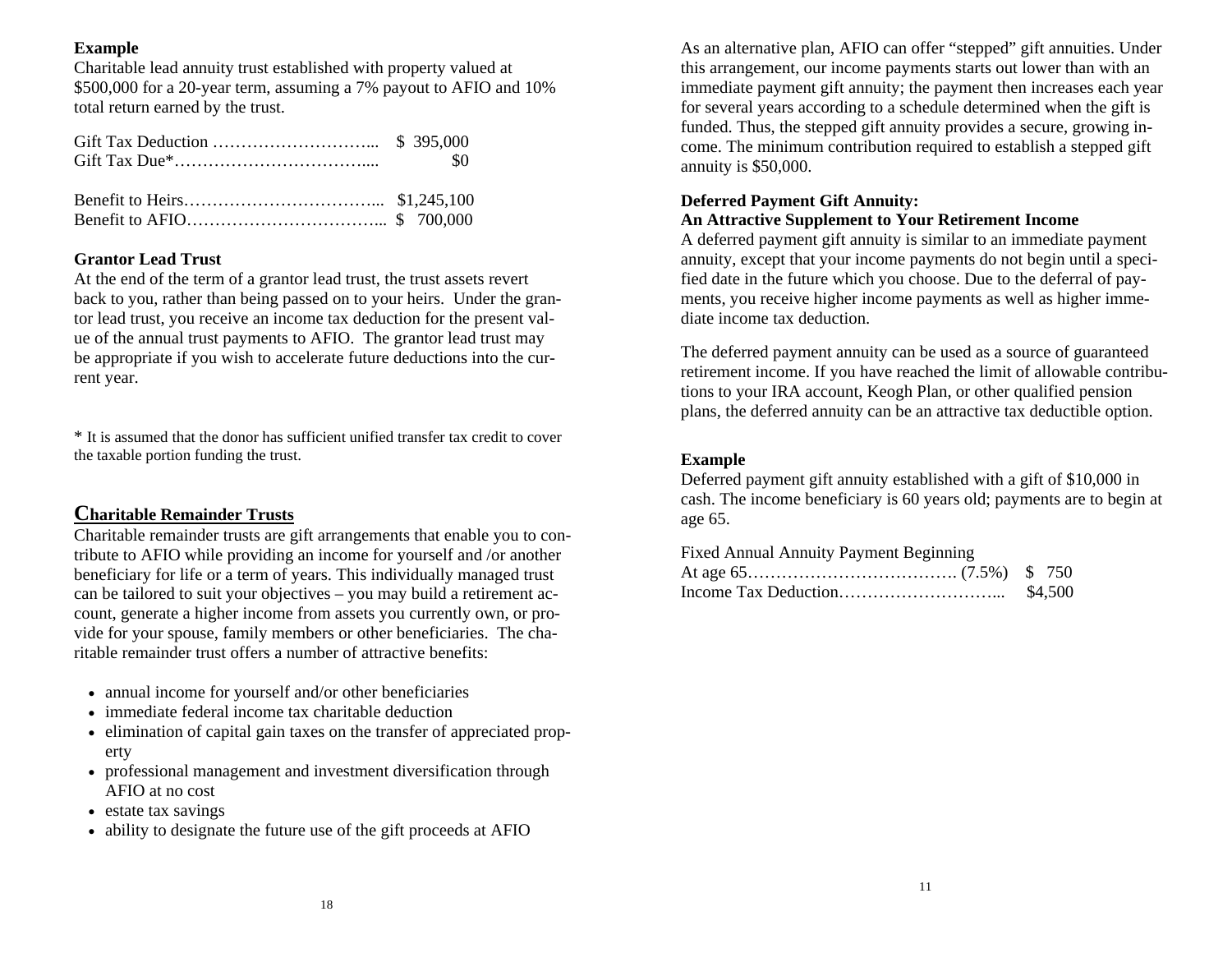### **Real Estate**

A gift of real estate can be an attractive way to make a substantial donation to AFIO and to realize important tax and income benefits at the same time. You may be able to reduce significantly the amount of income, capital gain and estate taxes you otherwise would have to pay. You also may be able to earn an income from your gift. Finally, the disposal of your property can relieve you of management worries.

There are many types of real estate which can be suitable for a gift to AFIO. They include a personal residence, vacation home, farm or ranch, commercial property, building lot, agriculture land, and undeveloped or unimproved land.

### *Methods of Giving*

- 1. *Outright Gift.* You deed the property to AFIO. AFIO then would sell it, unless there was a special reason for holding the property. You would benefit from an income tax charitable deduction for theappraised full fair market value of the donated real estate. (Any unused deduction can be utilized in up to five succeeding years.)
- *2. Gift of Partial Interest.* You deed to AFIO an "undivided fractional interest" in your property, if you are not prepared to dispose of the entire property. The appraised value of the fractional interest is deductible for income tax purposes. Such a gift can be especially useful in providing a deduction to offset a capital gain generated by the subsequent sale of the entire property. Upon the sale, you and AFIO share proportionately in the proceeds.
- *3. Gift with Retained Life Tenancy.* You can deed your home, vacation home or farm to AFIO, and retain the right to use the property for your lifetime (and your spouse's). You receive an immediate income tax charitable deduction for the interest deeded to AFIO.
- 4. *Life Income Trust.* You can transfer your property to an AFIOmanaged trust designed to pay you and/or another beneficiary an income stream for life. AFIO would sell the property and reinvest the proceeds in accordance with your objectives. You receive an immediate income tax charitable deduction for a portion of the appraised value of the property. In addition, AFIO can sell your property with no capital gain tax liability. Moreover, you receive investment diversification and professional management through AFIO at no cost.

## **Charitable Lead Trusts**

The charitable lead trust allows you to make a future transfer of assets to your heirs at a reduced gift and estate tax cost, while continuing to support AFIO during your lifetime. During a specified number of years, an annuity or a fixed percentage of the trust assets is paid to AFIO. At the end of the trust term, the assets are passed to the beneficiaries you name.

The short- and long-term benefits for your estate can be significant. First, you can receive a charitable gift tax deduction for the present value of the annual trust payments to AFIO. This deduction can be used to reduce your gift and estate tax liability on substantial transfers to children or grandchildren.\*

Although you will not have any income tax deduction, a second advantage is that the income earned by the trust is excluded from your gross income and is, therefore, not taxable to you. In effect, this produces a reduction of your taxes over the trust term.

A third attractive aspect of the lead trust is that any appreciation in the assets during the term of the trust is not subject to additional gift or estate taxation. As a result, you may be able to pass on to your heirs a larger estate after taxes than would otherwise be possible.

The assets of the trust can be invested and managed by AFIO (at no charge) or by another trustee of your choice.

A charitable lead trust can be established with publicly traded securities, closely held stock, income-producing real estate, partnership interests or a combination of the above. A lead trust can be established during your lifetime, as a testamentary trust under your will, or through a pour over from your estate to a "dry" trust established during your lifetime. (Typically, a lead trust is appropriate for high net worth individuals who wish to fund the trust with assets valued at \$500,000 or more.)

\* You should check with your estate planner or tax advisor regarding the generation skipping transfer tax aspects of a trust established for the benefit of grandchildren.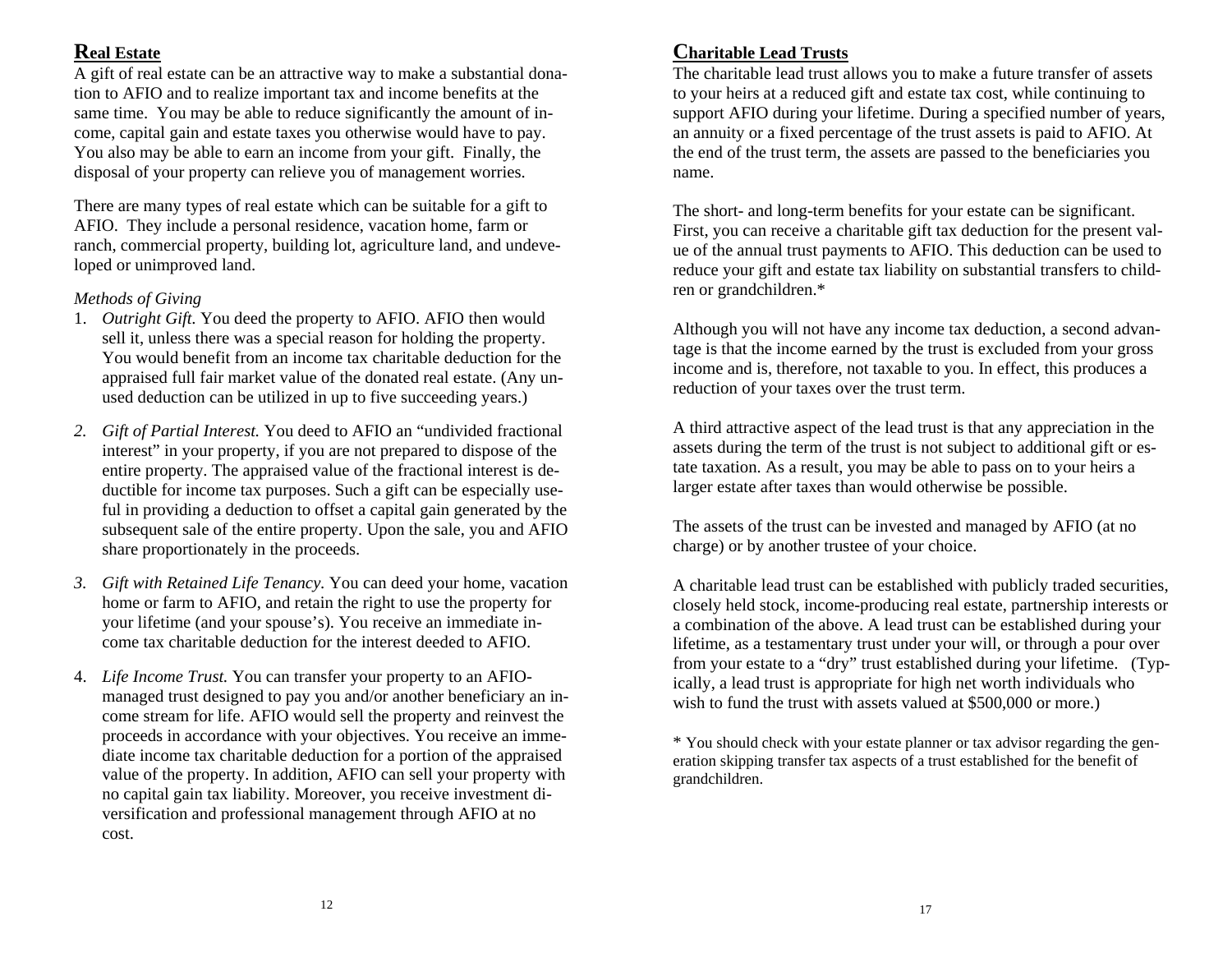### **Irrevocable Stock or Bond Power**

FOR VALUE RECEIVED, the undersigned does (do) hereby sell, assign and transfer to

\_\_\_\_\_\_\_\_\_\_\_\_\_\_\_\_\_\_\_\_\_\_\_\_\_\_\_\_\_\_\_\_\_\_\_\_\_\_\_\_\_\_\_\_\_\_\_\_\_\_\_\_\_\_\_\_\_\_ \_\_\_\_\_\_\_\_\_\_\_\_\_\_\_\_\_\_\_\_\_\_\_\_\_\_\_\_\_\_\_\_\_\_\_\_\_\_\_\_\_\_\_\_\_\_\_\_\_\_\_\_\_\_\_\_\_\_

#### **If stocks, complete this portion**

 $\frac{\text{shares of the} \quad \text{S} \quad \text{S} \quad \text{S} \quad \text{S} \quad \text{S} \quad \text{S} \quad \text{S} \quad \text{S} \quad \text{S} \quad \text{S} \quad \text{S} \quad \text{S} \quad \text{S} \quad \text{S} \quad \text{S} \quad \text{S} \quad \text{S} \quad \text{S} \quad \text{S} \quad \text{S} \quad \text{S} \quad \text{S} \quad \text{S} \quad \text{S} \quad \text{S} \quad \text{S} \quad \text{S} \quad \text{S} \quad \text{S} \quad \text{S}$ 

stock of \_\_\_\_\_\_\_\_\_\_\_\_\_\_\_\_\_\_\_\_\_\_\_\_\_\_\_\_\_\_\_\_\_\_\_\_\_\_\_\_\_\_\_\_\_\_\_\_\_\_\_

represented by certificate(s)  $No(s)$ .

inclusive, standing in the name of the undersigned on the books of said Company.

\_\_\_\_\_\_\_\_\_\_\_\_\_\_\_\_\_\_\_\_\_\_\_\_\_\_\_\_\_\_\_\_\_\_\_\_\_\_\_\_\_\_\_\_\_\_\_\_\_\_\_\_\_\_\_\_\_\_

#### **If bonds, complete this portion**

 $\frac{1}{2}$  bonds of the  $\frac{1}{2}$  bonds of the  $\frac{1}{2}$ 

in the principal amount of  $\frac{1}{2}$ No(s). \_\_\_\_\_\_\_\_\_\_\_\_\_\_\_\_\_\_\_\_\_\_\_\_\_\_\_\_\_\_\_\_\_\_\_\_\_\_\_\_\_\_\_\_\_\_\_\_\_\_\_\_

 $\overline{\phantom{a}}$  , and the contract of the contract of the contract of the contract of the contract of the contract of the contract of the contract of the contract of the contract of the contract of the contract of the contrac

inclusive, standing in the name of the undersigned on the books of said Company.

The undersigned does (do) hereby irrevocably constitute and appoint

\_\_\_\_\_\_\_\_\_\_\_\_\_\_\_\_\_\_\_\_\_\_\_\_\_\_\_\_\_\_\_\_\_\_\_\_\_\_\_\_\_\_\_\_\_\_\_\_\_\_\_\_\_\_\_\_\_\_ attorney to transfer the said stock or bond(s), as the case may be, on the books of said Company, with full power of substitution in the premises.

#### **Important:**

The signature(s) to this power must correspond with t he name(s) written upon the face of the certificate(s) or bond(s) in every particular without alteration.

\_\_\_\_\_\_\_\_\_\_\_\_\_\_\_\_\_\_\_\_\_\_\_\_\_\_\_\_\_\_\_\_\_\_\_\_\_\_\_\_\_\_\_\_\_\_\_\_\_\_\_\_\_\_\_\_\_\_

#### **X** \_\_\_\_\_\_\_\_\_\_\_\_\_\_\_\_\_\_\_\_\_\_\_\_\_\_\_\_\_\_\_\_\_\_\_\_\_\_\_\_\_\_\_\_\_\_\_\_\_\_\_\_\_\_\_\_

(Person(s) Executing This Power Sign(s) Here)

Dated

- *5. Charitable Life Trust.* You may place income-producing real estate into a charitable lead trust to benefit AFIO, and ultimately your heirs. During the trust term, an income stream would flow to AFIO. At the termination of the trust, the property would pass to your heirs. Such an arrangement can be effectively utilized to transfer property to your heirs at a reduced gift and estate tax cost, particularly if you expect the property value to increase substantially over time. (Typically, this arrangement is appropriate for high net worth individuals with investment real estate worth \$500,000 or more.)
- *6. Bequests.* You make a testamentary gift of real estate under your will or revocable trust, using many of the methods illustrated above.

#### **Additional Considerations**

Gifts of real estate require a written appraisal and IRS Form 8283 to substantiate your photositely income to deduction. For your protection substantiate your charitable income tax deduction. For your protection, you should not enter into any type of binding agreement to sell the real estate before deeding the property to AFIO. Mortgaged property requires special planning. In many cases, a <sup>g</sup>ift of a fractional interest in the property can avoid any adverse consequences.

# **Stocks and Bonds**

Making a gift of securities is both simple and tax-effective.

#### *Tax Advantages*

 You are entitled to a federal income tax charitable deduction, if you itemize your deductions. For appreciated securities held longer than one year, you can deduct the full fair market value. You can use your deductions up to 30% of your adjusted gross income. Any unused deduction<br>can be taken in up to five avasoading years. With a gift of approxiated can be taken in up to five succeeding years. With a gift of appreciated securities, you pay no tax on the capital gain.

#### *How To Make A Gift Of Securities*

- *1. If you hold the securities:*
- A. Delivery will be made to:

AFIO National Planned Giving Program Association of Former Intelligence Officers, Inc. 7600 Leesburg Pike Suite 470 EastFalls Church, VA <sup>22043</sup>

Instructions on endorsement will vary with the type of <sup>g</sup>ift and will be provided at time of giving.